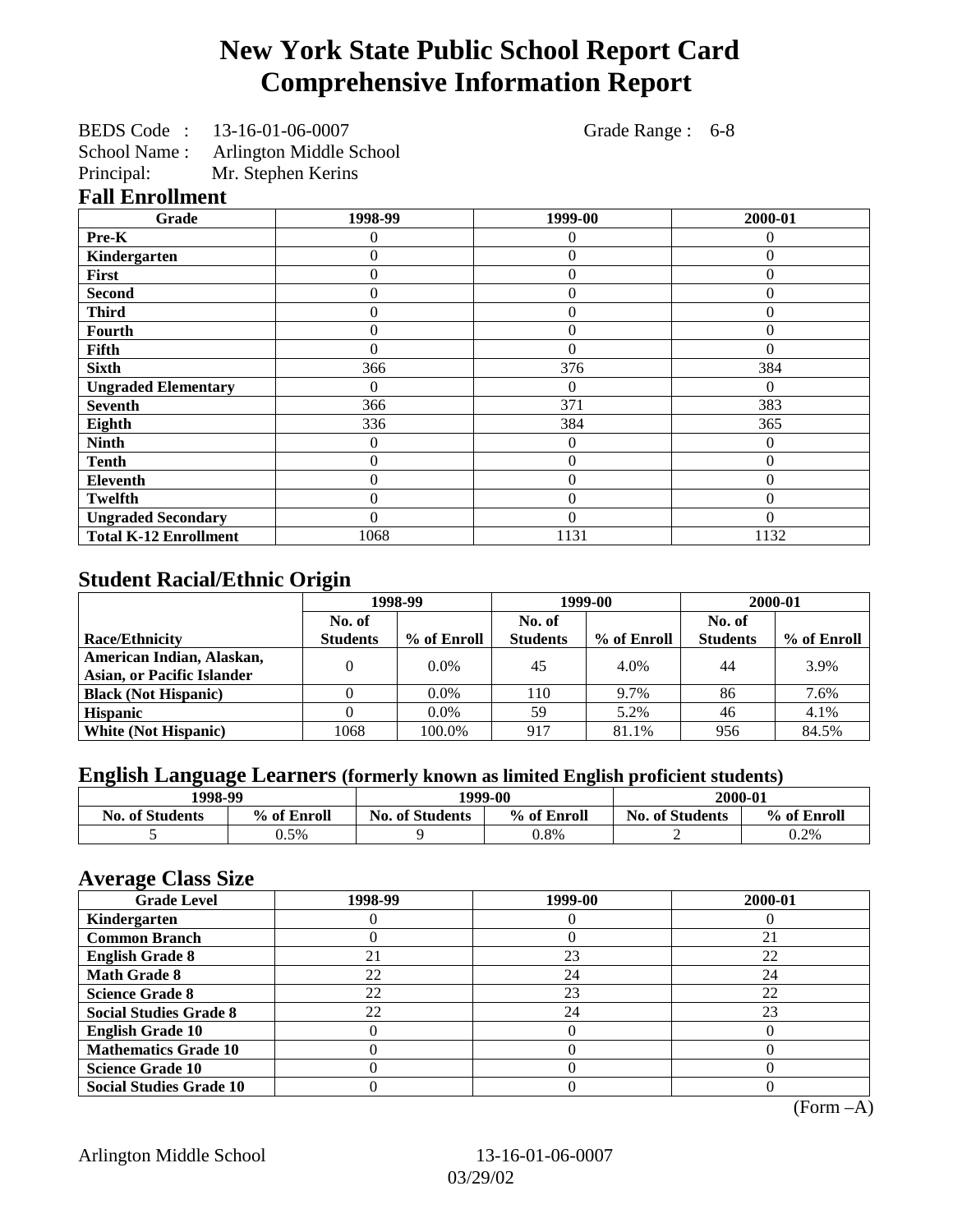## **District Need to Resource Capacity Category**

| <b>N/RC Category</b> | <b>Description</b>                                                  |
|----------------------|---------------------------------------------------------------------|
|                      | This is a school district with average student needs in relation to |
|                      | district resource capacity.                                         |

#### **Similar School Group and Description**

| <b>Similar School Group</b> | <b>Description</b>                                                     |
|-----------------------------|------------------------------------------------------------------------|
|                             | All schools in this group are middle level schools in school districts |
|                             | with average student needs in relation to district resource capacity.  |
|                             | The schools in this group are in the lower range of student needs for  |
|                             | middle level schools in these districts.                               |

**All schools within the same N/RC category are divided into three similar groups defined by the percentage of students in the school who are eligible for the free lunch program and/or who are English Language Learners (formerly known as Limited English proficient).**

### **Attendance and Suspension**

|                               | 1997-98         |                | 1998-99         |         | 1999-00         |         |
|-------------------------------|-----------------|----------------|-----------------|---------|-----------------|---------|
|                               | No. of          | $%$ of         | No. of          | $%$ of  | No. of          | $%$ of  |
|                               | <b>Students</b> | <b>Enroll.</b> | <b>Students</b> | Enroll. | <b>Students</b> | Enroll. |
| <b>Annual Attendance Rate</b> |                 | 94.8%          |                 | 94.8%   |                 | 95.2%   |
| <b>Student Suspensions</b>    | 56              | 5.1%           | 65              | 6.1%    |                 | 6.3%    |

### **Student Socioeconomic and Stability Indicators (Percent of Enrollment)**

|                          | 1998-99 | 1999-00 | 2000-01    |
|--------------------------|---------|---------|------------|
| <b>Free Lunch</b>        | 7.7%    | 6.9%    | 6.3%       |
| <b>Reduced Lunch</b>     | .9%     | 3.5%    | 3.0%       |
| <b>Public Assistance</b> | 11-20%  | 1-10%   | $11 - 20%$ |
| <b>Student Stability</b> | 91-100% | 96%     | 95%        |

#### **Staff Counts**

| <b>Staff</b>                            | 2000-01 |
|-----------------------------------------|---------|
| <b>Total Teachers</b>                   | 84      |
| <b>Total Other Professional Staff</b>   |         |
| <b>Total Paraprofessionals</b>          |         |
| <b>Teaching out of Certification *</b>  |         |
| <b>Teachers with Temporary Licenses</b> |         |
|                                         |         |

\*Teaching out of certification more than on an incidental basis.

(Form –B)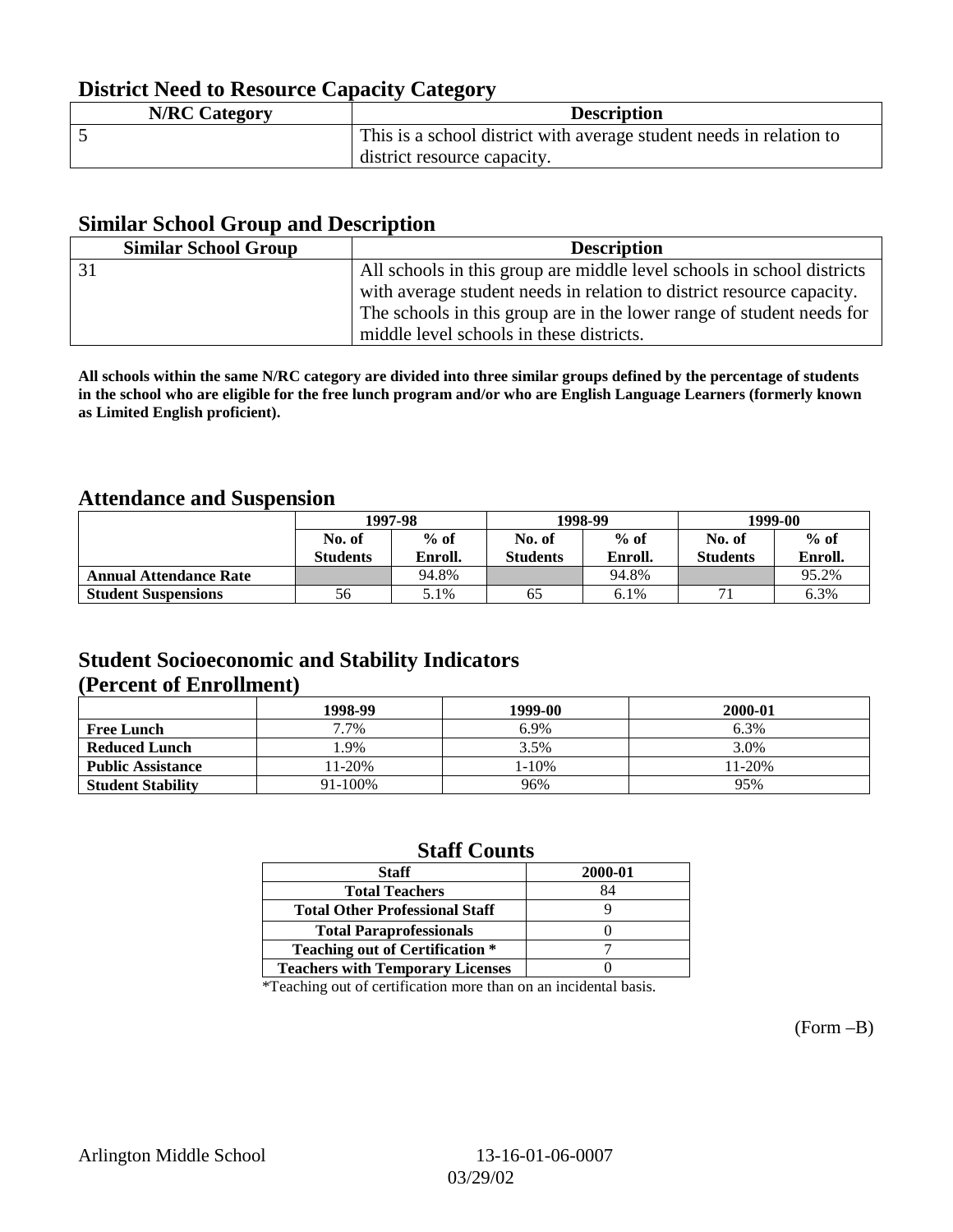# **Second Language Proficiency Examinations**

|                | 1998-99    |           |                   | 1999-00   | 2000-01    |           |
|----------------|------------|-----------|-------------------|-----------|------------|-----------|
| <b>Test</b>    | No. Tested | % Passing | <b>No. Tested</b> | % Passing | No. Tested | % Passing |
| French         |            | 0%        |                   | 0%        | 64         | 89%       |
| <b>German</b>  |            | 0%        |                   | 0%        | 18         | 83%       |
| <b>Italian</b> |            | 0%        |                   | 0%        | 43         | 91%       |
| Latin          |            | 0%        |                   | 0%        |            | 0%        |
| <b>Spanish</b> |            | 0%        |                   | 0%        | 183        | 80%       |

#### **General Education Students**

#### **Students with Disabilities**

|                | 1998-99    |           | 1999-00           |           | 2000-01           |           |
|----------------|------------|-----------|-------------------|-----------|-------------------|-----------|
| <b>Test</b>    | No. Tested | % Passing | <b>No. Tested</b> | % Passing | <b>No. Tested</b> | % Passing |
| French         | <b>NA</b>  | <b>NA</b> |                   | 0%        |                   | 0%        |
| <b>German</b>  | NA         | <b>NA</b> |                   | 0%        |                   | 0%        |
| <b>Italian</b> | <b>NA</b>  | <b>NA</b> |                   | 0%        |                   |           |
| Latin          | <b>NA</b>  | NA        |                   | 0%        |                   | 0%        |
| <b>Spanish</b> | <b>NA</b>  | NA        |                   | 0%        |                   | 33%       |

**School reports contain data for students with disabilities for the 1999-00 and 2000-01 school years only because of changes in data collection procedures; 1998-99 data do not appear. District reports contain data for all students with disabilities enrolled in the district for the 1998-99, 1999-00 and 2000-01 school years.**

 $(Form - D)$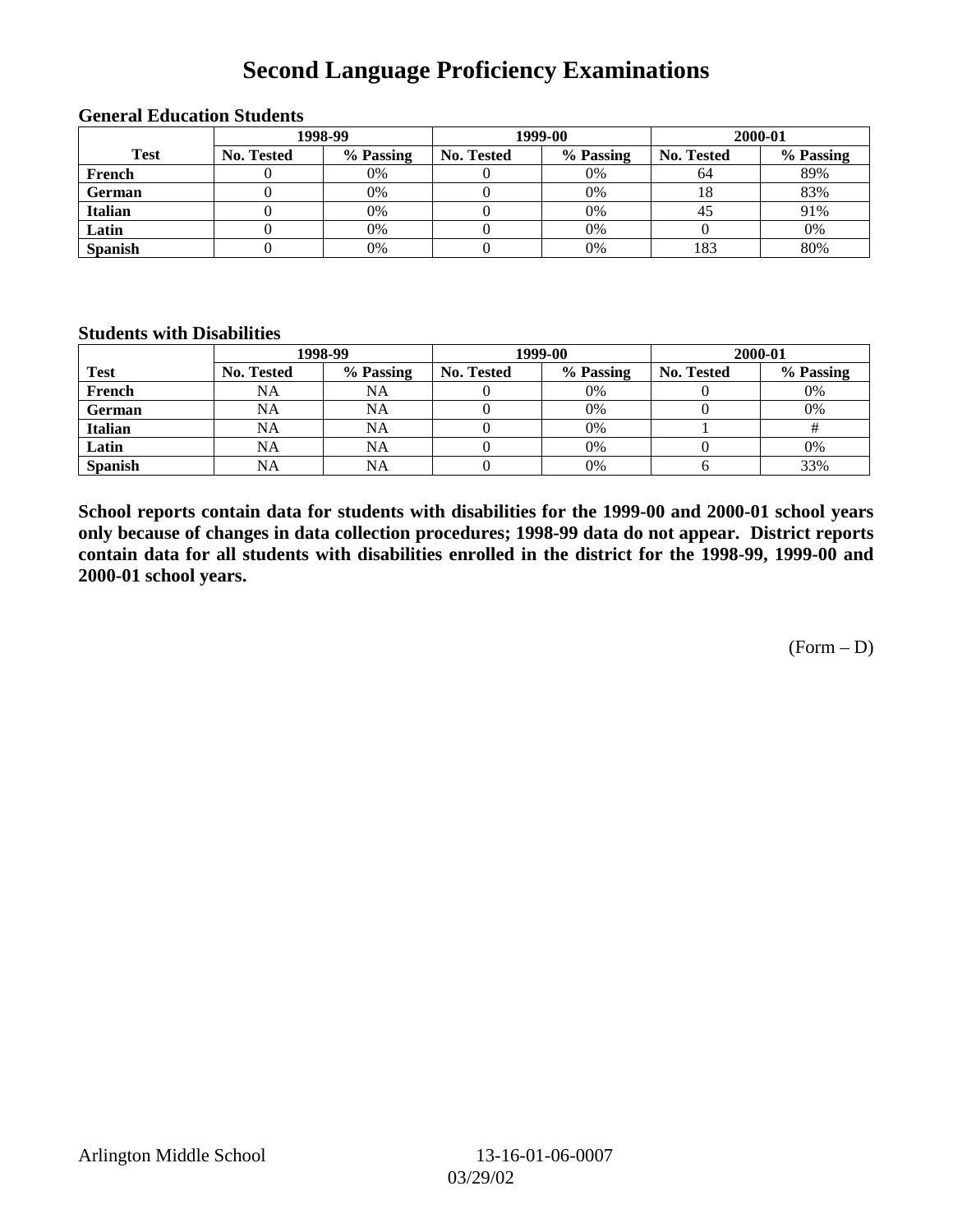# **Regents Examinations**

|                                                             | <b>All Students</b> |                 |                  | <b>Students with Disabilities</b> |                  |                  |  |  |
|-------------------------------------------------------------|---------------------|-----------------|------------------|-----------------------------------|------------------|------------------|--|--|
|                                                             | 1999                | 2000            | 2001             | 1999                              | 2000             | 2001             |  |  |
| <b>Comprehensive English</b>                                |                     |                 |                  |                                   |                  |                  |  |  |
| Number Tested                                               | $\overline{0}$      | $\theta$        | $\mathbf{0}$     | $\mathbf{0}$                      | $\mathbf{0}$     | $\mathbf{0}$     |  |  |
| Number scoring 55 to 100                                    | $\Omega$            | $\Omega$        | $\Omega$         | $\theta$                          | $\Omega$         | $\Omega$         |  |  |
| Number scoring 65 to 100                                    | $\overline{0}$      | $\overline{0}$  | $\overline{0}$   | $\overline{0}$                    | $\overline{0}$   | $\overline{0}$   |  |  |
| Number scoring 85 to 100                                    | $\overline{0}$      | $\theta$        | $\overline{0}$   | $\theta$                          | $\overline{0}$   | $\overline{0}$   |  |  |
| Percentage of Tested Scoring 55-100                         | 0%                  | 0%              | 0%               | 0%                                | 0%               | 0%               |  |  |
| Percentage of Tested Scoring 65-100                         | 0%                  | 0%              | 0%               | $0\%$                             | 0%               | $0\%$            |  |  |
| Percentage of Tested Scoring 85-100                         | 0%                  | 0%              | 0%               | 0%                                | 0%               | 0%               |  |  |
|                                                             |                     | Math I          |                  |                                   |                  |                  |  |  |
| Number Tested                                               | 59                  | 76              | 89               | $\overline{0}$                    | $\boldsymbol{0}$ | $\mathbf{0}$     |  |  |
| Number scoring 55 to 100                                    | $\overline{59}$     | $\overline{76}$ | 89               | $\overline{0}$                    | $\overline{0}$   | $\mathbf{0}$     |  |  |
| Number scoring 65 to 100                                    | 59                  | 76              | 89               | $\theta$                          | $\Omega$         | $\Omega$         |  |  |
| Number scoring 85 to 100                                    | 56                  | 76              | 79               | $\overline{0}$                    | $\overline{0}$   | $\overline{0}$   |  |  |
| Percentage of Tested Scoring 55-100                         | 100%                | 100%            | 100%             | 0%                                | 0%               | 0%               |  |  |
| Percentage of Tested Scoring 65-100                         | 100%                | 100%            | 100%             | 0%                                | 0%               | 0%               |  |  |
| Percentage of Tested Scoring 85-100                         | 95%                 | 100%            | 89%              | $0\%$                             | 0%               | 0%               |  |  |
|                                                             |                     | Math A          |                  |                                   |                  |                  |  |  |
| <b>Number Tested</b>                                        | $\boldsymbol{0}$    | $\overline{0}$  | $\boldsymbol{0}$ | $\boldsymbol{0}$                  | $\boldsymbol{0}$ | $\boldsymbol{0}$ |  |  |
| Number scoring $5\overline{5}$ to $100$                     | $\mathbf{0}$        | $\mathbf{0}$    | $\overline{0}$   | $\overline{0}$                    | $\overline{0}$   | $\mathbf{0}$     |  |  |
| Number scoring 65 to 100                                    | $\overline{0}$      | $\overline{0}$  | $\mathbf{0}$     | $\mathbf{0}$                      | $\mathbf{0}$     | $\mathbf{0}$     |  |  |
| Number scoring $85 \overline{\text{to } 100}$               | $\theta$            | $\theta$        | $\Omega$         | $\theta$                          | $\Omega$         | $\Omega$         |  |  |
| Percentage of Tested Scoring 55-100                         | 0%                  | 0%              | 0%               | 0%                                | 0%               | $0\%$            |  |  |
| Percentage of Tested Scoring 65-100                         | 0%                  | 0%              | 0%               | 0%                                | 0%               | 0%               |  |  |
| Percentage of Tested Scoring 85-100                         | 0%                  | 0%              | 0%               | 0%                                | 0%               | $0\%$            |  |  |
| Global Studies (last administered January 2000)             |                     |                 |                  |                                   |                  |                  |  |  |
| Number Tested                                               | $\mathbf{0}$        | $\theta$        |                  | $\overline{0}$                    | $\mathbf{0}$     |                  |  |  |
| Number scoring 55 to 100                                    | $\mathbf{0}$        | $\mathbf{0}$    |                  | $\overline{0}$                    | $\mathbf{0}$     |                  |  |  |
| Number scoring 65 to 100                                    | $\overline{0}$      | $\overline{0}$  |                  | $\overline{0}$                    | $\overline{0}$   |                  |  |  |
| Number scoring 85 to 100                                    | $\overline{0}$      | $\overline{0}$  |                  | $\overline{0}$                    | $\overline{0}$   |                  |  |  |
| Percentage of Tested Scoring 55-100                         | 0%                  | 0%              |                  | 0%                                | 0%               |                  |  |  |
| Percentage of Tested Scoring 65-100                         | 0%                  | 0%              |                  | $0\%$                             | 0%               |                  |  |  |
| Percentage of Tested Scoring 85-100                         | 0%                  | 0%              |                  | 0%                                | $\overline{0\%}$ |                  |  |  |
| Global History and Geography (first administered June 2000) |                     |                 |                  |                                   |                  |                  |  |  |
| Number Tested                                               |                     | $\theta$        | $\theta$         |                                   | $\boldsymbol{0}$ | $\boldsymbol{0}$ |  |  |
| Number scoring 55 to 100                                    |                     | $\mathbf{0}$    | $\mathbf{0}$     |                                   | $\mathbf{0}$     | $\boldsymbol{0}$ |  |  |
| Number scoring 65 to 100                                    |                     | $\overline{0}$  | $\overline{0}$   |                                   | $\overline{0}$   | $\overline{0}$   |  |  |
| Number scoring 85 to 100                                    |                     | $\overline{0}$  | $\overline{0}$   |                                   | $\overline{0}$   | $\overline{0}$   |  |  |
| Percentage of Tested Scoring 55-100                         |                     | 0%              | 0%               |                                   | 0%               | 0%               |  |  |
| Percentage of Tested Scoring 65-100                         |                     | 0%              | $0\%$            |                                   | 0%               | $0\%$            |  |  |
| Percentage of Tested Scoring 85-100                         |                     | 0%              | 0%               |                                   | 0%               | 0%               |  |  |

 $(Form - G)$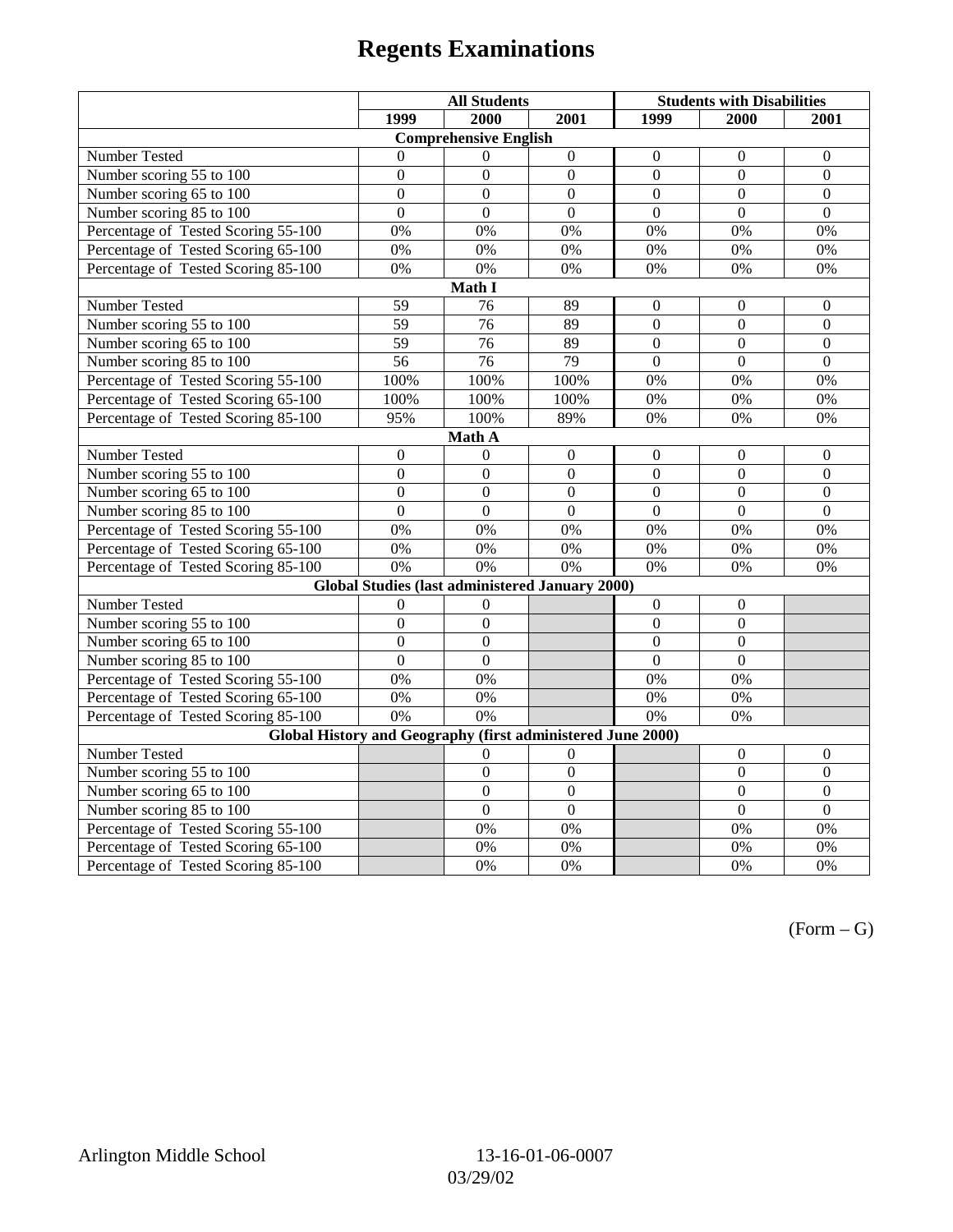# **Average Grade Enrollment**

#### **All Students**

| Year | Grade 9<br><b>Enrollment</b><br>(June) | Grade 10<br><b>Enrollment</b><br>(June) | Grade 11<br><b>Enrollment</b><br>(June) | Grade 12<br><b>Enrollment</b><br>(June) | $AGE^*$ |
|------|----------------------------------------|-----------------------------------------|-----------------------------------------|-----------------------------------------|---------|
| 1999 |                                        |                                         |                                         |                                         | 340     |
| 2000 |                                        |                                         |                                         |                                         | 378     |
| 2001 |                                        |                                         |                                         |                                         | 378     |

\* In schools with no grade 9 - 12 enrollment, AGE is the grade 8 enrollment

#### **Students with Disabilities**

| Year | Grade 9<br><b>Enrollment</b><br>(June) | Grade 10<br><b>Enrollment</b><br>(June) | Grade 11<br><b>Enrollment</b><br>(June) | Grade 12<br><b>Enrollment</b><br>(June) | $AGE*$ |
|------|----------------------------------------|-----------------------------------------|-----------------------------------------|-----------------------------------------|--------|
| 1999 |                                        |                                         |                                         |                                         | 05     |
| 2000 |                                        |                                         |                                         |                                         | 47     |
| 2001 |                                        |                                         |                                         |                                         | 57     |

\* In schools with no grade 9 - 12 enrollment, AGE is the grade 8 enrollment

(Form – I)